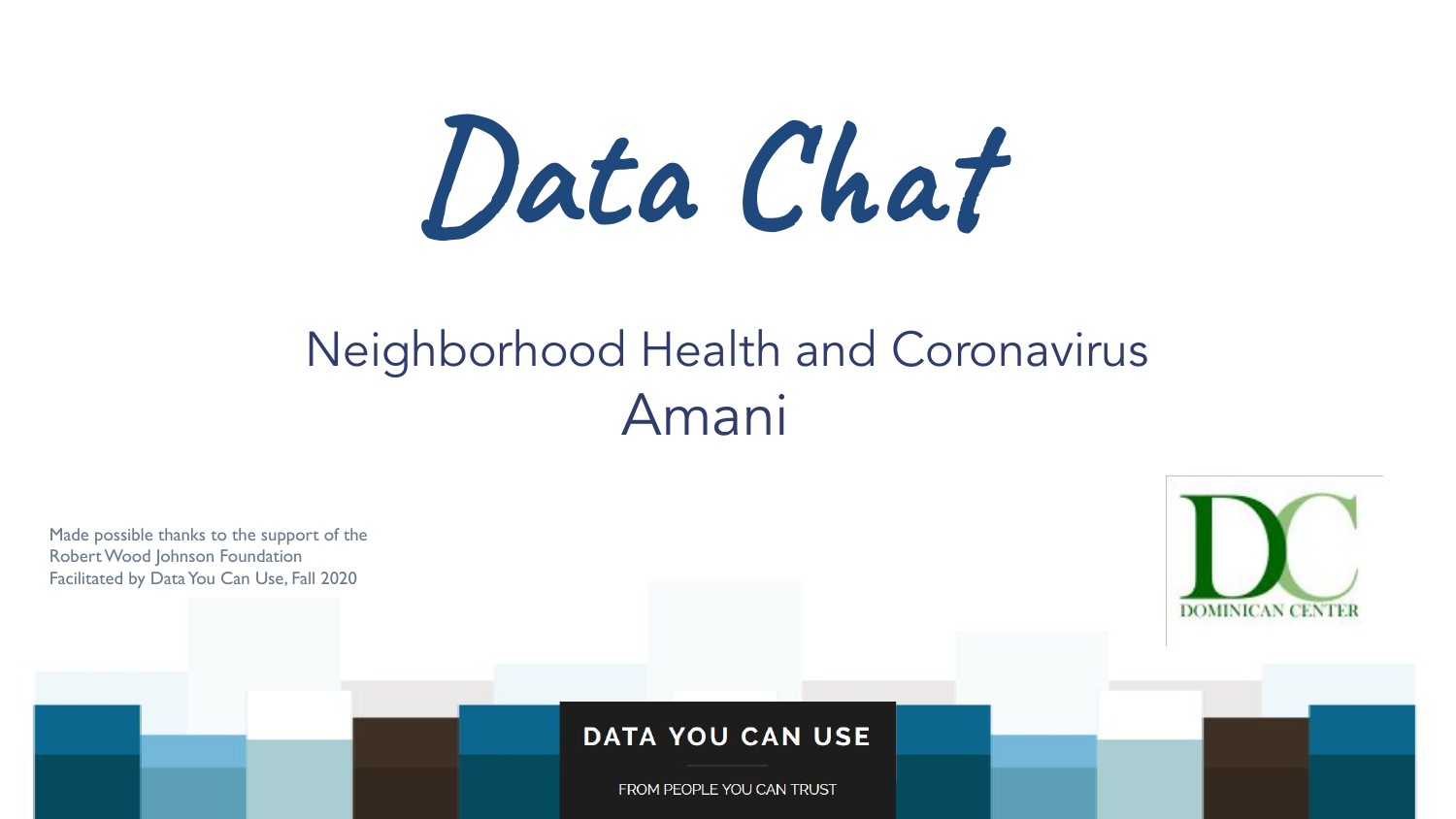- **people who need data with people who have**
- **data. We believe that there is no story**
- **without data and no data without a story.**
- **Introductions: Please share your first name** 
	-



## **Who We Are** We are a local nonprofit that aims to connect

**and how long you've lived here.**

### **DATA YOU CAN USE**

FROM PEOPLE YOU CAN TRUST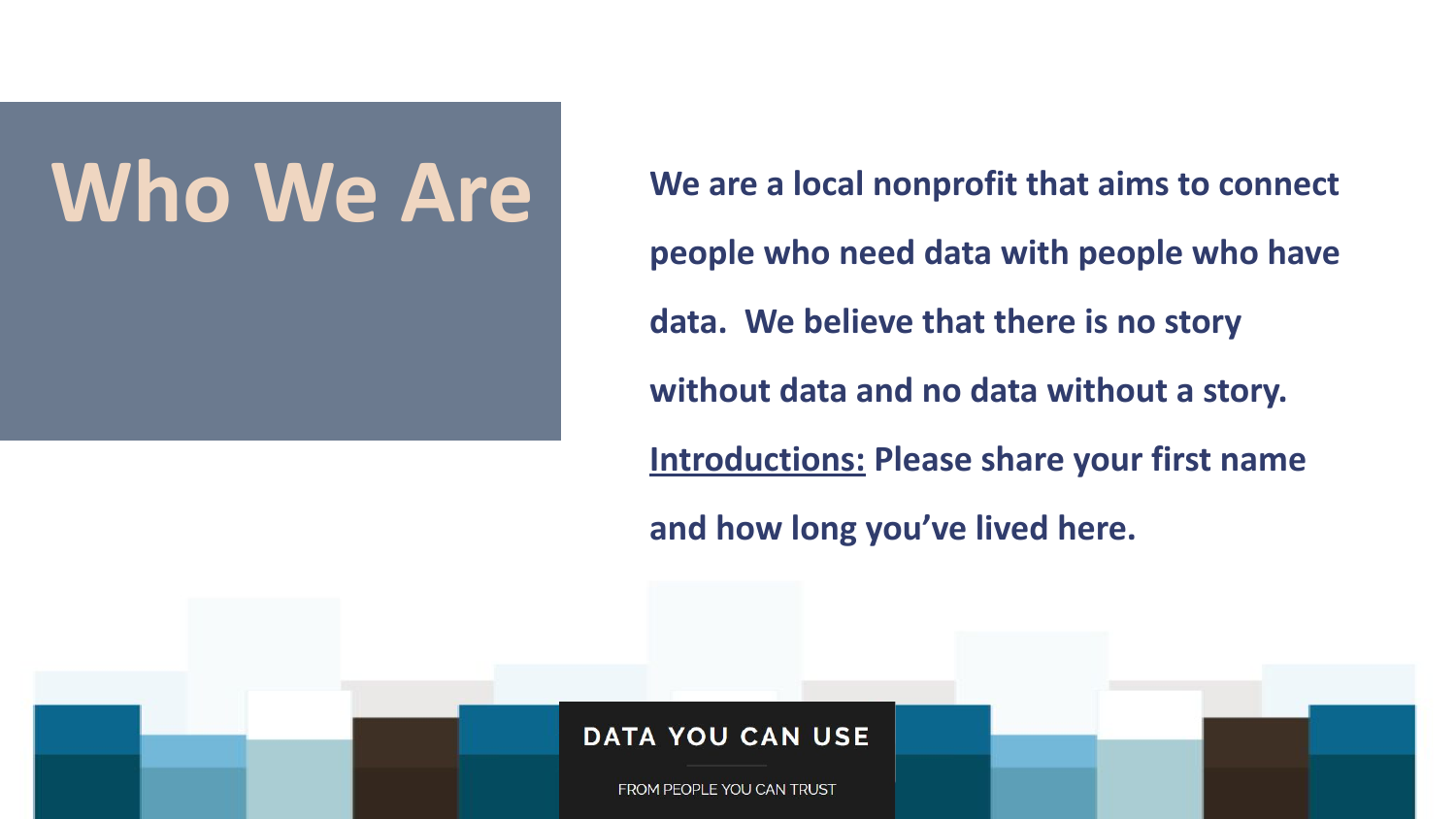# Today's Plan

## ★ **Talk about data and health in the**

- **○ Does the data seem right?**
- **○ Based on the what we've learned today**
	- **what could be done in the short term?**
	- **what could be done in the long term?**

**neighborhood that may be related to risks of** 

**coronavirus**

★ **Learn from YOU**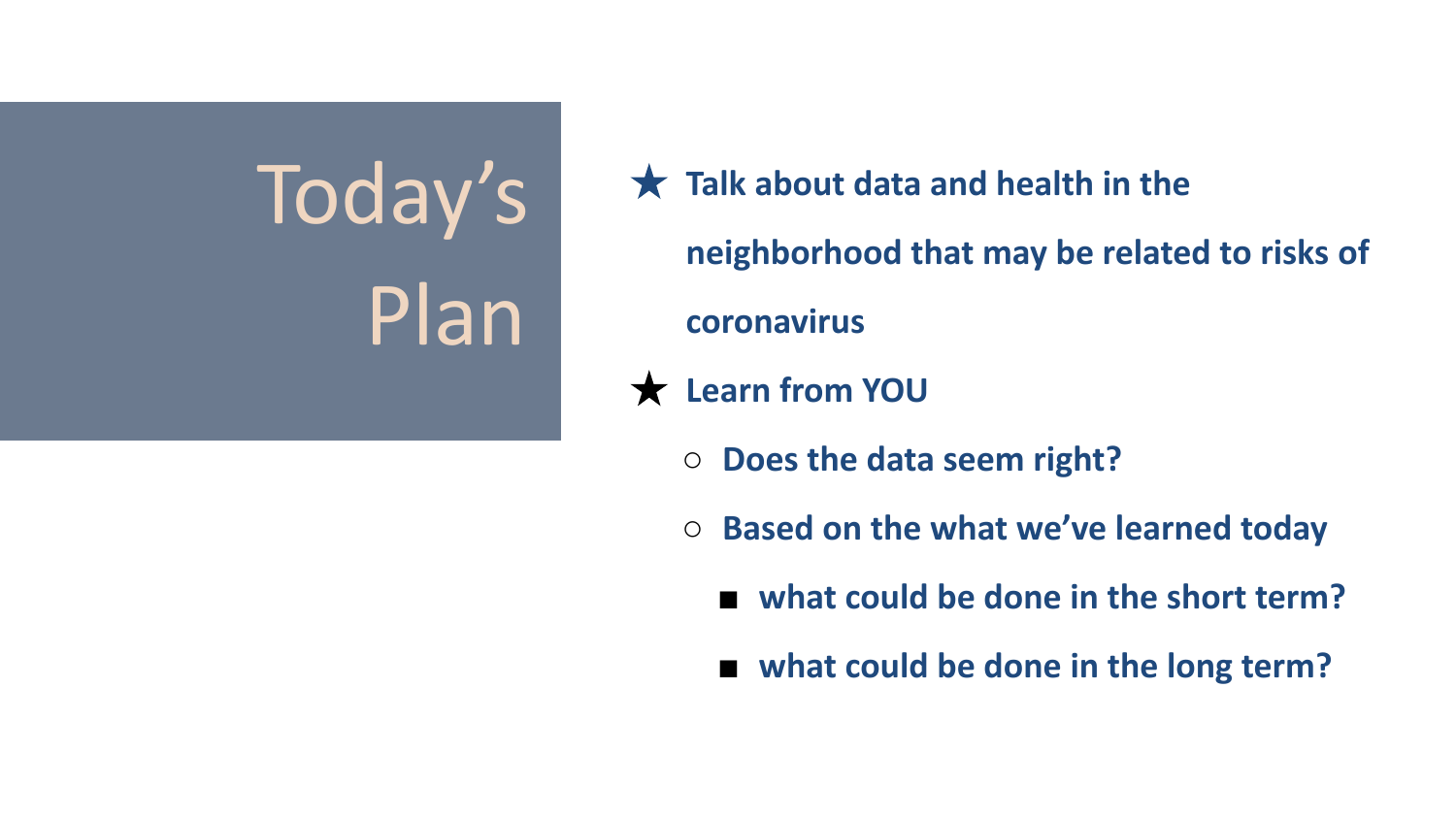# **Looking at Local Data**

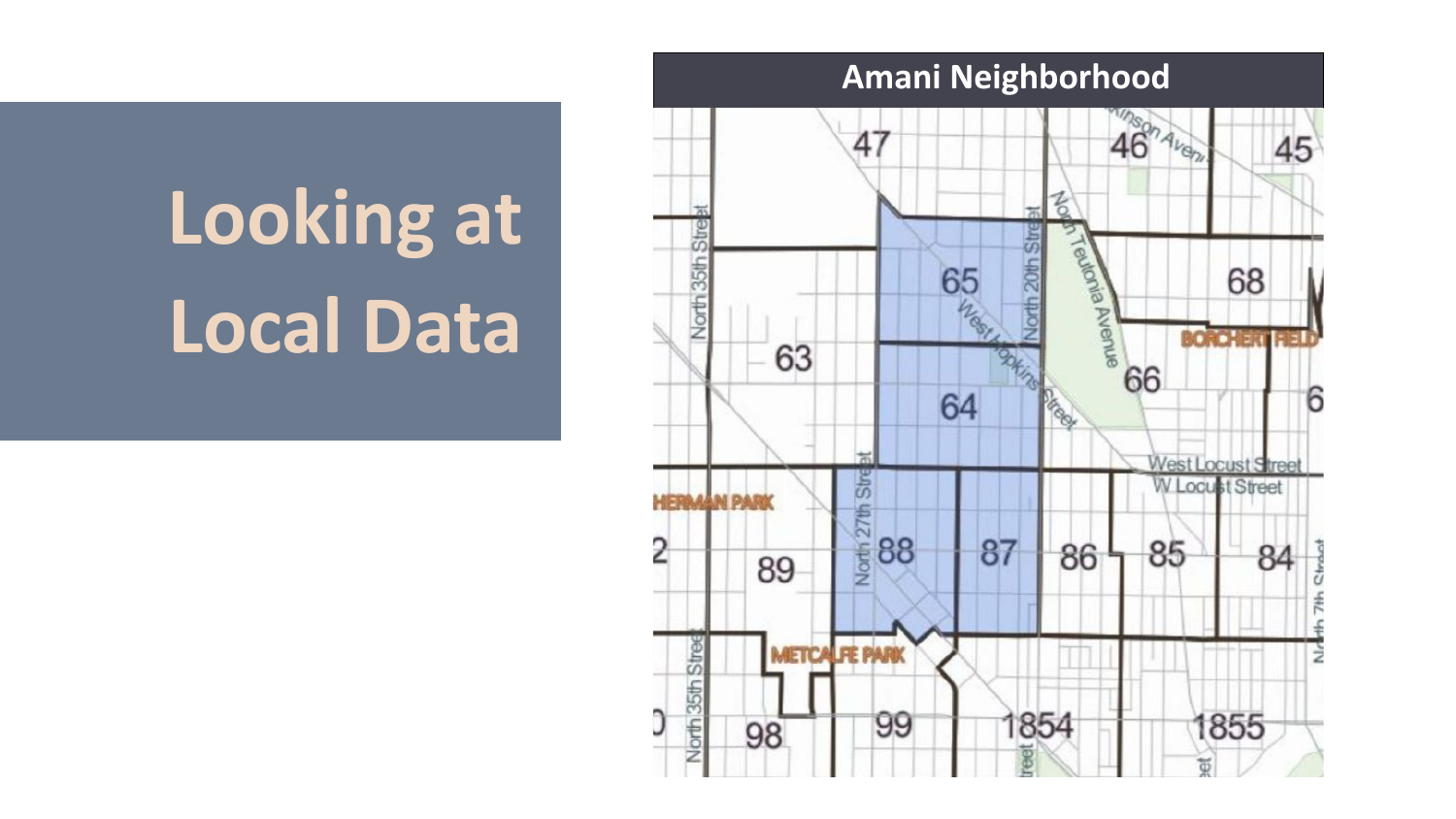









**STOCK**

**SERVICE INDUSTRY WORKERS**

### **HOUSEHOLDS WITH NO VEHICLE**

AMANI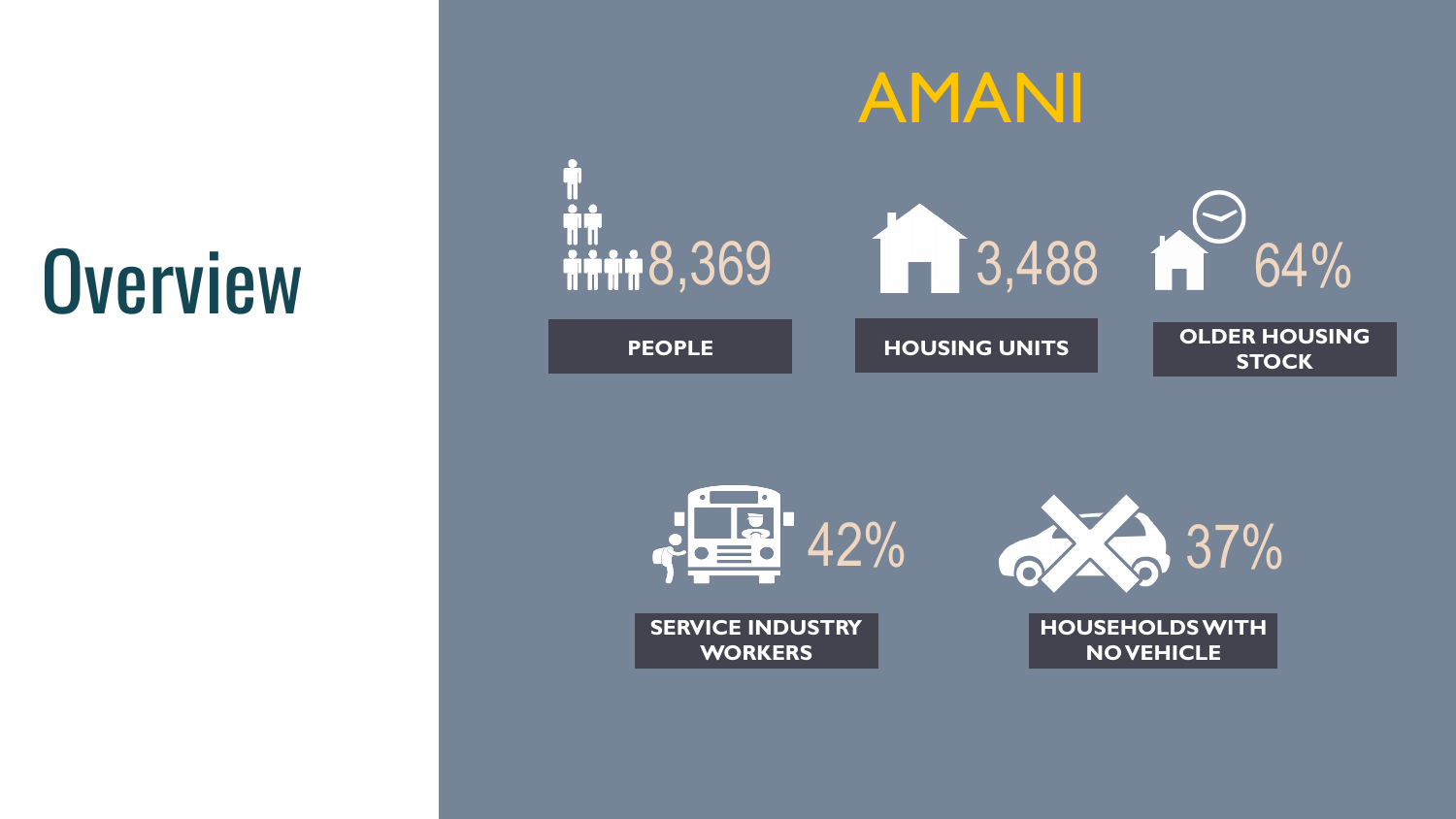# **AGE BREAKDOWN**



## **A look at age**



**19%**

**Age 55+**



**35%**

**Age 25-54**

## **46%**

### **Children/Young Adults 0-24**

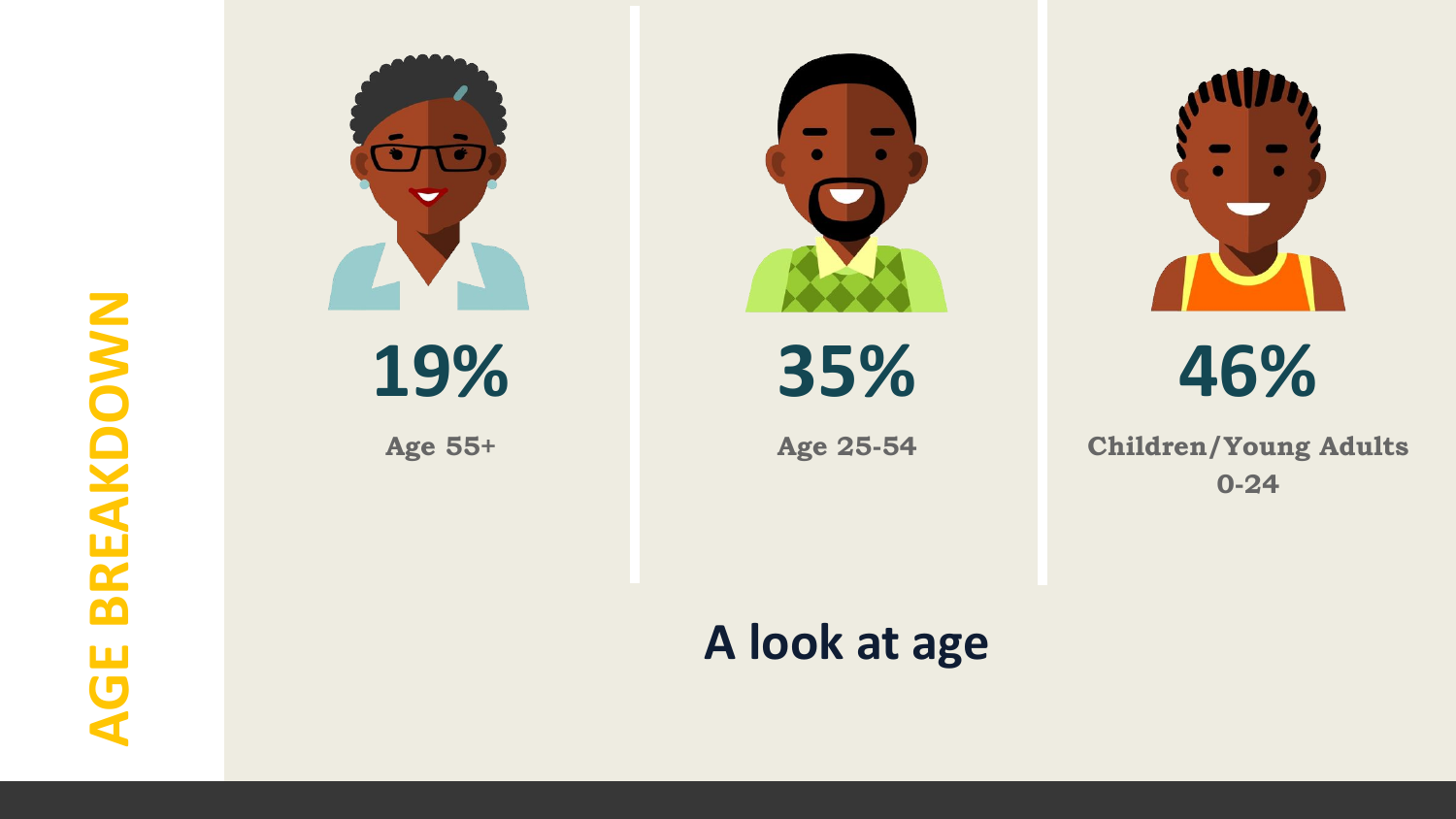# Your experience

## ★ **THESE WORKSHEETS ARE FOR YOUR**

- **USE ONLY**
- 
- 
- 

★ **List the first name of 10 people you know who live in the neighborhood** ★ **Circle an icon for each person you know who has the health condition** ★ **Put a question mark if you don't know**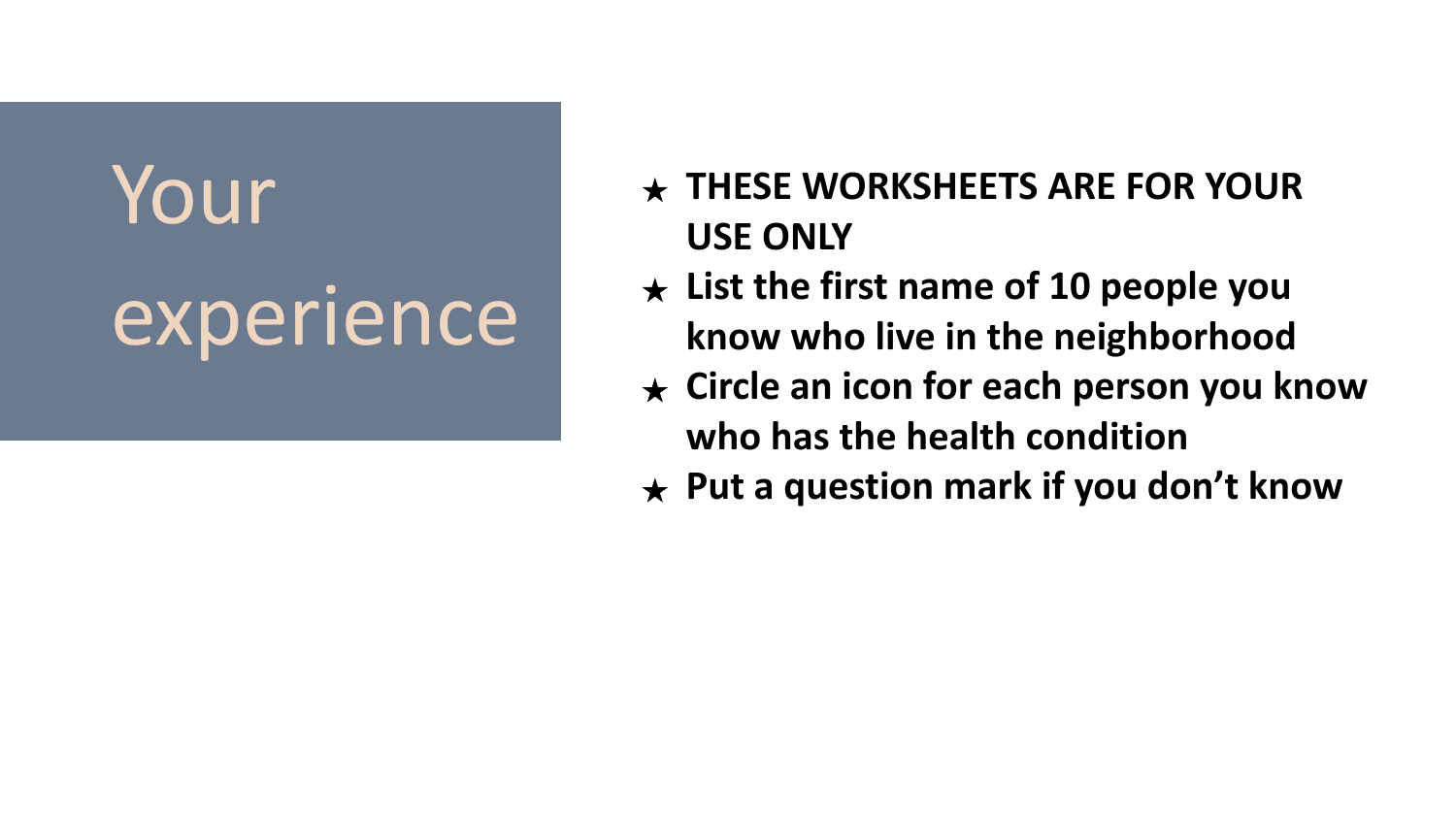## **High Blood Pressure**

## 2222222222 **Diabetes**

## 222222222 **Chronic Asthma**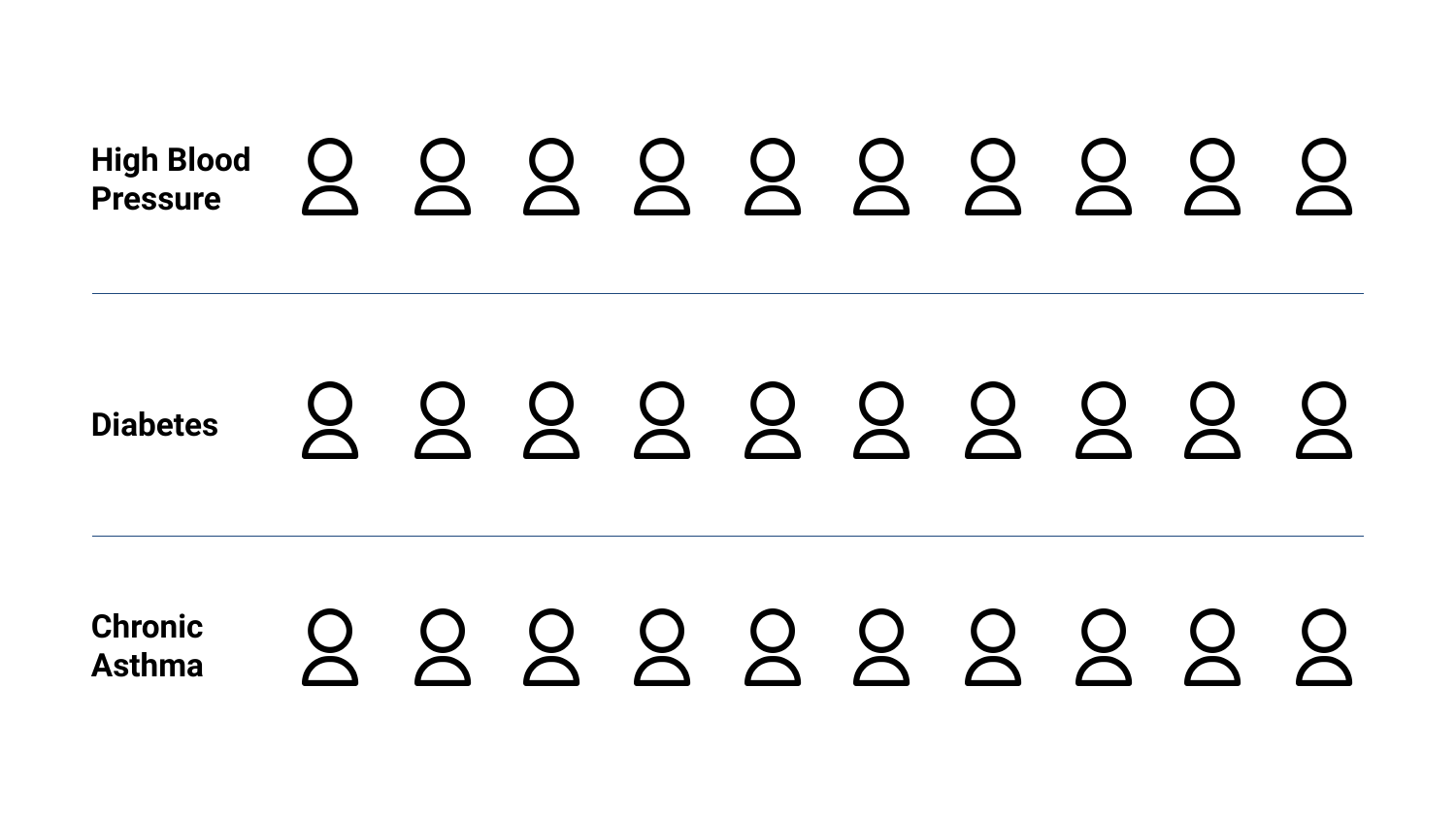## **How common are these conditions in Amani?**

**High Blood Pressure**

# 000000000

**Diabetes**

# 000000000

**Chronic Asthma**

# **000000**

**5.0** out of 10 (50%)

**2.2** out of 10 (22%)

**1.5** out of 10 (15%)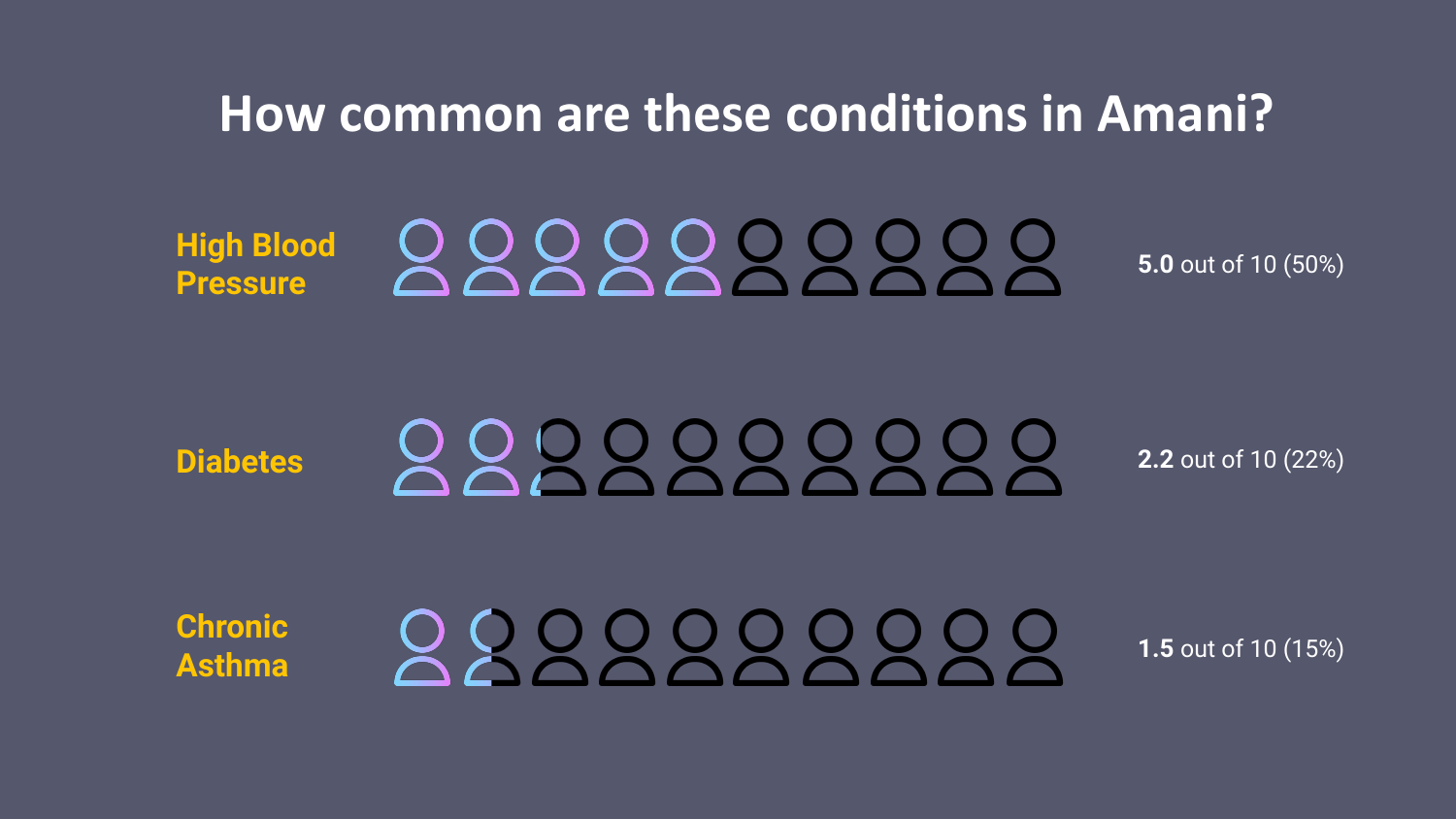## **Amani and the City of Milwaukee**

## High blood pressure, diabetes, and asthma put residents of the Amani neighborhood at greater risk for COVID-19 than the City as a whole.

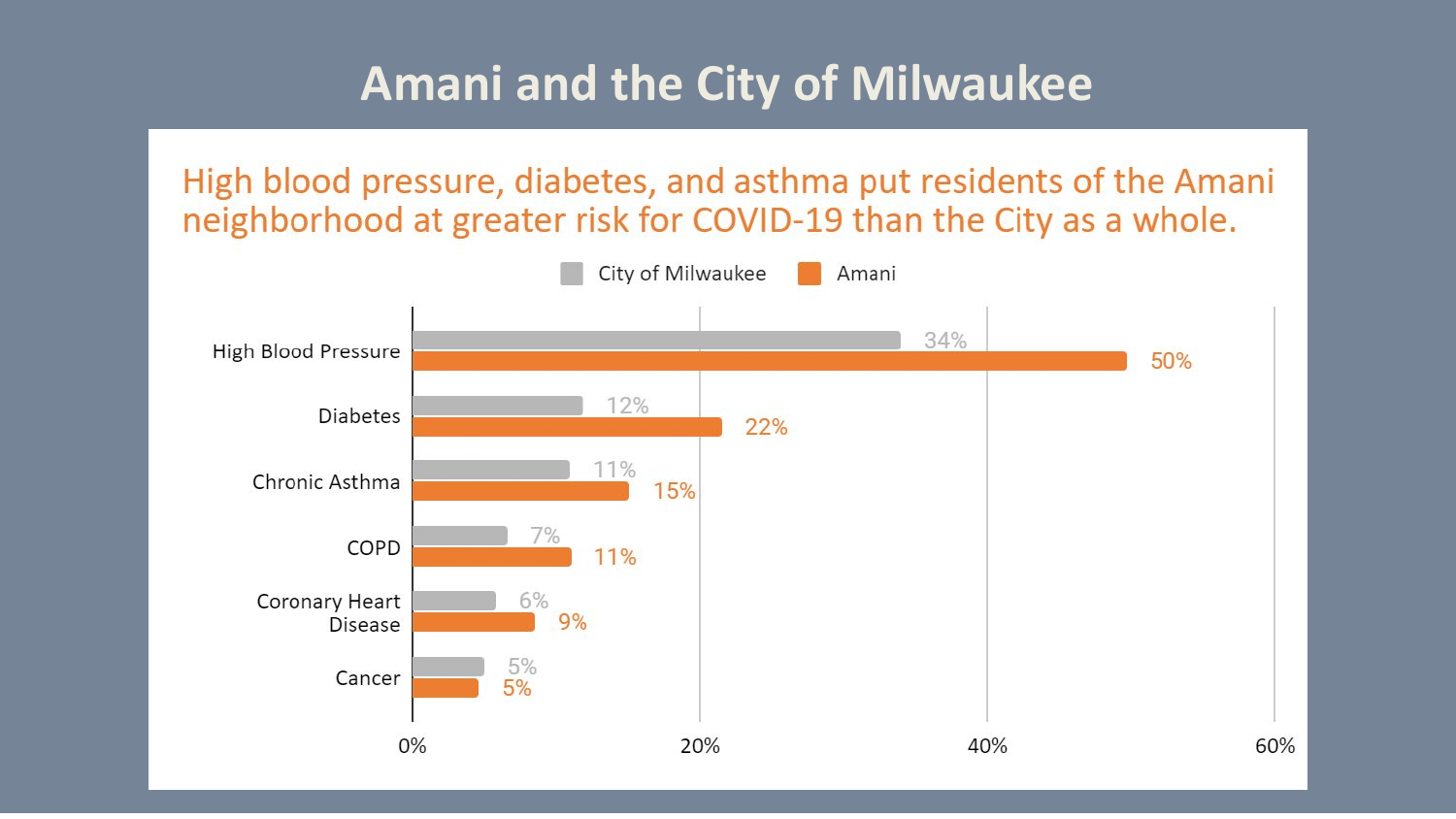## **People are experiencing more anxiety and depression since the pandemic**

**began.**

## **Before**  222232222 **coronavirus** 222222222 **Since coronavirus**

**Mental Health**

Source: US Census Household Pulse Survey, September 2020. Data are collected at the state level and represent the national average.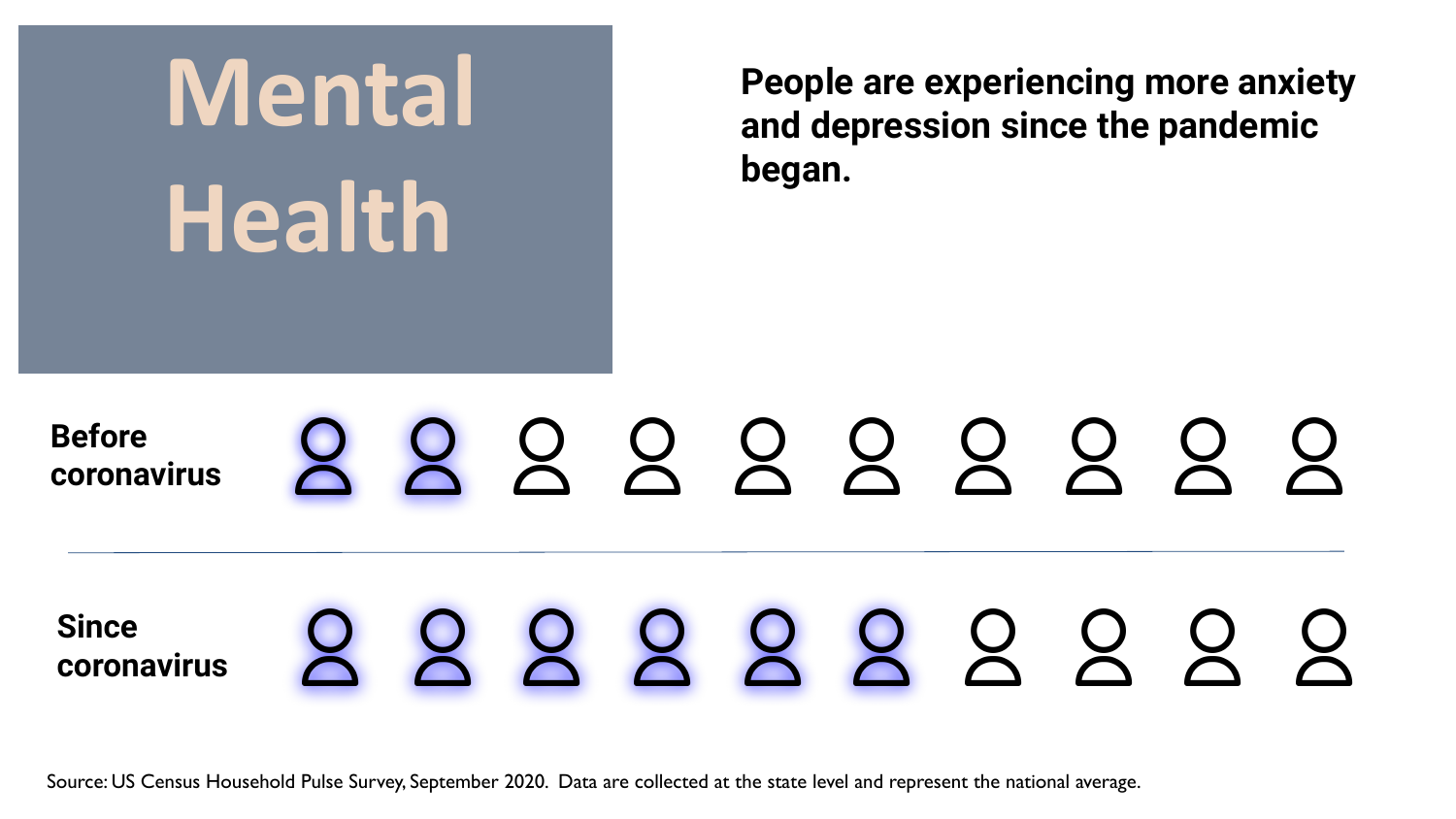If you could make a recommendation to your would it be?

# neighbors about what might be done **in the next 6 months**, what

# **Your advice and solutions**

**After a vaccine has been developed and the emergency of the pandemic has passed**, what recommendations would you make to improve health conditions in the neighborhood?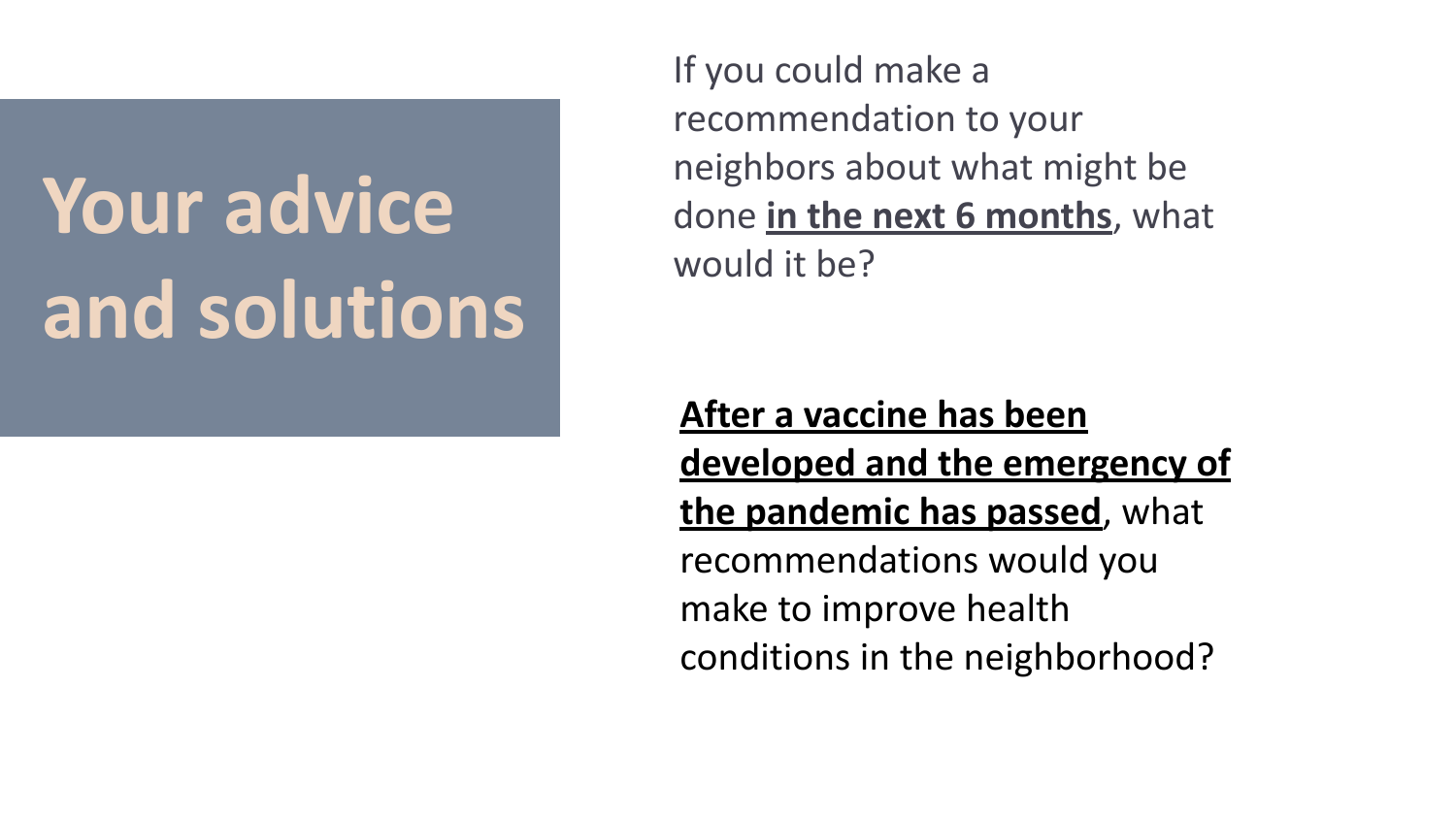# **THANK YOU!**

### Contact us

Dr Katie Pritchard, President Data You Can Use [katie@datayoucanuse.org](mailto:katie@datayoucanuse.org)

Amy Rohan, Data & Research Analyst Data You Can Use [amy@datayoucanuse.org](mailto:amy@datayoucanuse.org)

### **DATA YOU CAN USE**

FROM PEOPLE YOU CAN TRUST

## Sister Patricia Rogers, Executive Director Dominican Center [patriciaarogersop@dominican-center.org](mailto:patriciaarogersop@dominican-center.org)